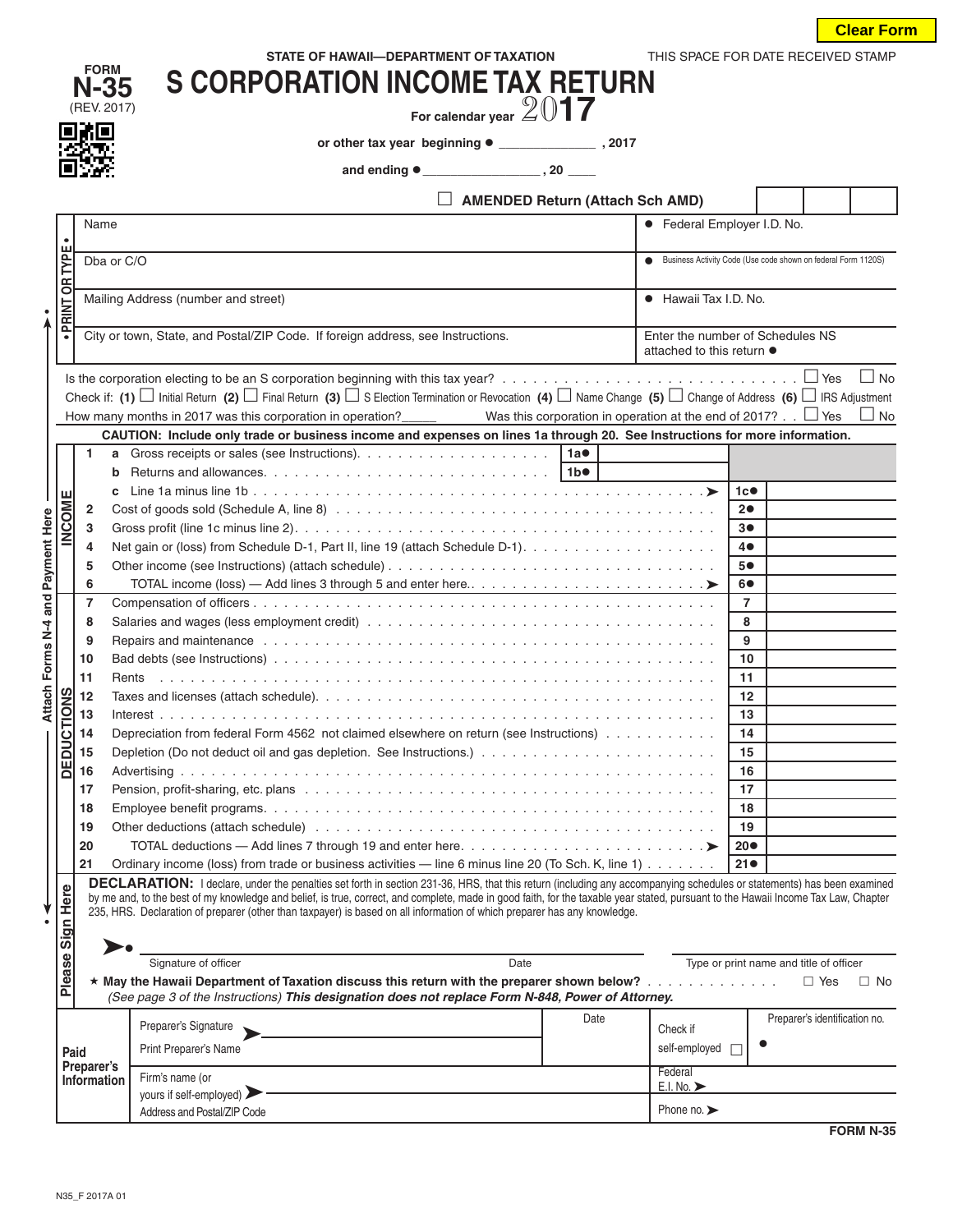**FORM N-35 (REV. 2017) Page 2**

**Name as shown on return Federal Employer Identification Number** 



|                           | 22           | Excess net passive income tax (attach schedule(s))<br>a                                                                                                                                                                                 | 22a <sup>o</sup> |                 |
|---------------------------|--------------|-----------------------------------------------------------------------------------------------------------------------------------------------------------------------------------------------------------------------------------------|------------------|-----------------|
|                           |              | b                                                                                                                                                                                                                                       | 22b              |                 |
|                           |              | Number of N-4's attached ● _____________Taxes withheld on attached N-4's<br>c                                                                                                                                                           | 22c <sup>o</sup> |                 |
|                           |              | d                                                                                                                                                                                                                                       | 22d              |                 |
|                           |              |                                                                                                                                                                                                                                         | 22e <sup>®</sup> |                 |
| PAYMENTS                  |              | f                                                                                                                                                                                                                                       |                  | 22f             |
|                           | 23           | a                                                                                                                                                                                                                                       | 23a              |                 |
|                           |              | b                                                                                                                                                                                                                                       | 23b              |                 |
| ళ                         |              | c                                                                                                                                                                                                                                       | 23c              |                 |
| TAX                       |              | d                                                                                                                                                                                                                                       |                  | 23d             |
|                           | 24           | Underpayment of estimated tax penalty. (see Instructions) Check if Form N-220 is attached $\blacktriangleright \blacktriangleleft \Box$                                                                                                 |                  | $24\bullet$     |
|                           | 25           | OVERPAYMENT (If line 23d is larger than the total of lines 22f and 24), enter AMOUNT OVERPAID.                                                                                                                                          |                  | 25 <sub>•</sub> |
|                           | 26           | Enter amount of line 25 you want Credited to 2018 estimated tax > 26a \$ <sup>o</sup>                                                                                                                                                   |                  | 26b             |
|                           | 27           | TAX DUE (If the total of lines 22f and 24 is larger than line 23d) enter the amount due                                                                                                                                                 |                  | 27 <sub>•</sub> |
|                           |              |                                                                                                                                                                                                                                         |                  | 28              |
| EDEN<br>MENDE<br>ANELE 29 |              |                                                                                                                                                                                                                                         |                  | 29              |
|                           |              | <b>Cost of Goods Sold (See Instructions for Schedule A)</b><br><b>Schedule A</b>                                                                                                                                                        |                  |                 |
|                           | 1            |                                                                                                                                                                                                                                         |                  | 1               |
|                           | $\mathbf{2}$ |                                                                                                                                                                                                                                         |                  | $\overline{2}$  |
|                           | 3            |                                                                                                                                                                                                                                         |                  | 3               |
|                           | 4            | Additional IRC section 263A costs (see federal Instructions and attach a schedule)                                                                                                                                                      |                  | 4               |
|                           | 5            |                                                                                                                                                                                                                                         |                  | 5               |
|                           | 6            |                                                                                                                                                                                                                                         |                  | 6               |
|                           | 7            |                                                                                                                                                                                                                                         |                  | $\overline{7}$  |
|                           | 8            |                                                                                                                                                                                                                                         | 8                |                 |
|                           | 9            | a Check all methods used for valuing closing inventory:                                                                                                                                                                                 |                  |                 |
|                           |              | $\Box$ Cost as described in Treasury Regulations section 1.471-3.                                                                                                                                                                       |                  |                 |
|                           |              | (i)<br>$\Box$ Lower of cost or market as described in Treasury Regulations section 1.471-4 (see Instructions)                                                                                                                           |                  |                 |
|                           |              | (ii)                                                                                                                                                                                                                                    |                  |                 |
|                           |              | (iii)                                                                                                                                                                                                                                   |                  |                 |
|                           |              | b                                                                                                                                                                                                                                       |                  |                 |
|                           |              | c                                                                                                                                                                                                                                       |                  |                 |
|                           |              | If the LIFO inventory method was used for this tax year, enter percentage (or amounts) of<br>d                                                                                                                                          |                  |                 |
|                           |              |                                                                                                                                                                                                                                         |                  | 9d              |
|                           |              | Do the rules of section 263A (with respect to property produced or acquired for resale) apply to the corporation? $\Box$ Yes                                                                                                            |                  | $\Box$ No       |
|                           |              | f.                                                                                                                                                                                                                                      |                  | $\Box$ No       |
|                           |              | If "Yes," attach explanation.<br><b>Schedule B</b>                                                                                                                                                                                      |                  |                 |
|                           |              | <b>Other Information</b><br>Check method of accounting: $a \Box$ Cash<br>$\mathbf{b} \Box$ Accrual $\mathbf{c} \Box$ Other (specify) $\blacktriangleright$                                                                              |                  |                 |
|                           | 1            |                                                                                                                                                                                                                                         |                  |                 |
|                           | $\mathbf{2}$ | c Under laws of example and the contract of the Date of federal election as an S corporation                                                                                                                                            |                  |                 |
|                           |              |                                                                                                                                                                                                                                         |                  |                 |
|                           | 3            | Refer to the listing of Business Activity Codes at the end of the federal Instructions for Form 1120S and state your principal:<br>Business Activity >_________________________________; Product or service > _________________________ |                  |                 |
|                           |              |                                                                                                                                                                                                                                         |                  |                 |
|                           | 4            | Did the corporation at the end of the tax year own, directly or indirectly, 50% or more of the voting stock of a domestic                                                                                                               |                  |                 |
|                           |              | corporation? (For rules of attribution, see IRC section 267(c).) If "Yes" attach a schedule showing: (a) name, address                                                                                                                  |                  |                 |
|                           |              |                                                                                                                                                                                                                                         |                  | $\Box$ No       |
|                           | 5            | Enter the number of shareholders in the corporation at the end of the tax year who are:                                                                                                                                                 |                  |                 |
|                           |              |                                                                                                                                                                                                                                         |                  |                 |
|                           | 6            | Did the corporation derive income from sources outside Hawaii which is not includable in the Hawaii return? $\Box$ Yes                                                                                                                  |                  | $\Box$ No       |
|                           | 7            | If the corporation: (1) was a C corporation before it elected to be an S corporation or the corporation acquired an asset with a basis                                                                                                  |                  |                 |
|                           |              | determined by reference to its basis (or the basis of any other property) in the hands of a C corporation, and (2) has net unrealized built-in gain                                                                                     |                  |                 |
|                           |              | (defined by IRC section 1374(d)(1)) in excess of the net recognized built-in gain from prior years, enter the net unrealized built-in gain reduced                                                                                      |                  |                 |
|                           |              | by net recognized built-in gain from prior years. \$                                                                                                                                                                                    |                  |                 |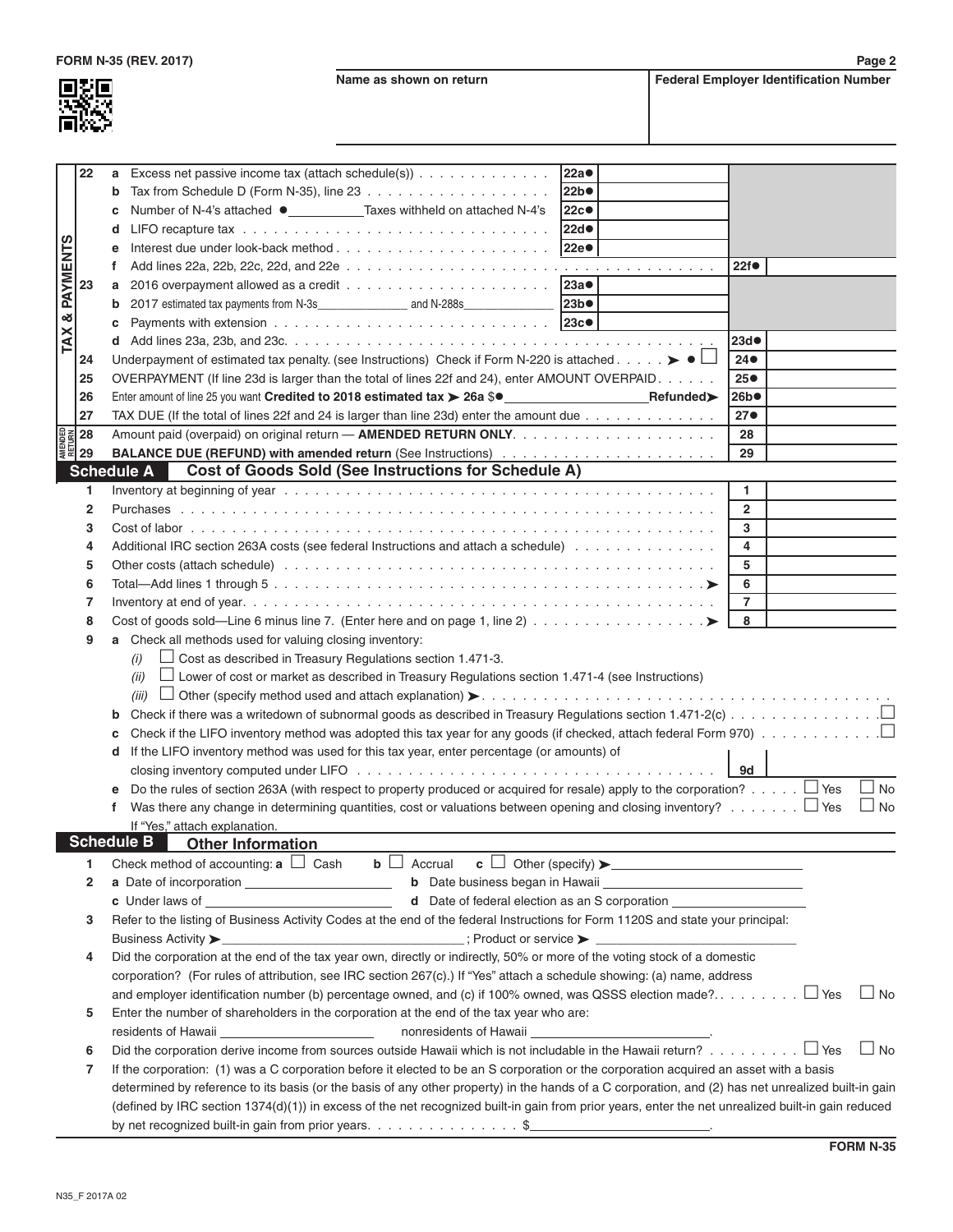

**Page 3**

| <b>Schedule K</b>      |                | <b>Shareholders' Pro Rata Share Items</b>                                                             | b. Attributable<br>to Hawaii |                 | c. Attributable<br><b>Elsewhere</b> |
|------------------------|----------------|-------------------------------------------------------------------------------------------------------|------------------------------|-----------------|-------------------------------------|
|                        | 1              | Ordinary income (loss) from trade or business activities (page 1, line 21).                           |                              | 1               |                                     |
|                        | $\overline{2}$ | Net income (loss) from rental real estate activities (attach federal Form 8825).                      |                              | $\overline{2}$  |                                     |
|                        |                |                                                                                                       |                              | За              |                                     |
|                        |                | <b>b</b> Expenses from other rental activities (attach schedule)                                      |                              | 3b              |                                     |
| Income (Losses)        |                | c Net income (loss) from other rental activities. Line 3a minus line $3b. \ldots \ldots$              |                              | Зc              |                                     |
|                        | 4              |                                                                                                       |                              | 4               |                                     |
|                        | 5              |                                                                                                       |                              | 5               |                                     |
|                        | 6              |                                                                                                       |                              | 6               |                                     |
|                        | 7              | Net short-term capital gain (loss) (Schedule D (Form N-35))                                           |                              | 7               |                                     |
|                        | 8              | Net long-term capital gain (loss) (Schedule D (Form N-35))                                            |                              | 8               |                                     |
|                        | 9              | Net gain (loss) under IRC section 1231 (attach Schedule D-1)                                          |                              | 9               |                                     |
|                        | 10             |                                                                                                       |                              | 10              |                                     |
|                        | 11             |                                                                                                       |                              | 11              |                                     |
|                        | 12             | IRC section 179 expense deduction (attach federal Form 4562).                                         |                              | 12              |                                     |
| <b>Deductions</b>      | 13             | Deductions related to portfolio income (loss) (attach schedule)                                       |                              | 13              |                                     |
|                        | 14             |                                                                                                       |                              | 14              |                                     |
|                        |                | 15 a Interest expense on investment debts paid or accrued in 2017                                     |                              | 15a             |                                     |
| Investment<br>Interest |                | <b>b</b> (1) Investment income included on lines 4, 5, and 6, above $\dots \dots \dots \dots$         |                              | 15b(1)          |                                     |
|                        |                | (2) Investment expenses included on line 13, above.                                                   |                              | 15b(2)          |                                     |
|                        |                | 16 a Fuel Tax Credit for Commercial Fishers (attach Form N-163)                                       |                              | 16a             |                                     |
|                        |                | <b>b</b> Total cost of property qualifying for the Capital Goods Excise Tax Credit (See Instructions) |                              | 16 <sub>b</sub> |                                     |
|                        |                | c Amounts needed to claim the Enterprise Zone Tax Credit (attach Form N-756)                          | See Instructions             | 16c             |                                     |
|                        |                | d Hawaii Low-Income Housing Tax Credit (attach Form N-586)                                            |                              | <b>16d</b>      |                                     |
|                        | е              | Credit for Employment of Vocational Rehabilitation Referrals (attach Form N-884)                      |                              | <b>16e</b>      |                                     |
|                        | f              | Motion Picture, Digital Media, and Film Production Income Tax Credit (attach Form N-340)              |                              | 16f             |                                     |
|                        | g              | Credit for School Repair and Maintenance (attach Form N-330).                                         |                              | 16 <sub>g</sub> |                                     |
|                        |                | h Renewable Energy Technologies Income Tax Credit (attach Form N-342).                                |                              | 16h             |                                     |
| Credits                |                | Important Agricultural Land Qualified Agricultural Cost Tax Credit (attach Form N-344).               |                              | 16i             |                                     |
|                        |                | Tax Credit for Research Activities (attach Form N-346)                                                |                              | 16j             |                                     |
|                        |                | k Capital Infrastructure Tax Credit (attach Form N-348)                                               |                              | 16ko            |                                     |
|                        |                | Cesspool Upgrade, Conversion or Connection Income Tax Credit (attach Form N-350)                      |                              | <b>16I</b>      |                                     |
|                        |                | m Renewable Fuels Production Tax Credit (attach Form N-352)                                           |                              | 16m             |                                     |
|                        |                | n Organic Foods Production Tax Credit (attach Form N-354)                                             |                              | 16n             |                                     |
|                        |                | o Hawaii income tax withheld on Forms N-288 (See Instructions).                                       |                              | <b>16o</b>      |                                     |
|                        |                |                                                                                                       |                              | 16p             |                                     |
|                        |                | q Net income tax paid by the S corporation to states which do not recognize the                       |                              |                 |                                     |
|                        |                |                                                                                                       |                              | 16q             |                                     |
|                        |                | (Attach a separate schedule if more space is needed for any item.)                                    |                              |                 |                                     |
|                        | 17             | Total property distributions (including cash) other than dividend distributions                       |                              |                 |                                     |
|                        |                | reported on line 22, below. Date of Distribution _______________________________                      |                              | 17              |                                     |
|                        | 18             |                                                                                                       |                              | 18              |                                     |
|                        | 19             |                                                                                                       |                              | 19              |                                     |
|                        | 20             |                                                                                                       |                              | 20              |                                     |
|                        | 21             | Other items and amounts not included on lines 1 through 20, above, that are                           |                              |                 |                                     |
| Other Items            |                | required to be reported separately to shareholders (attach schedule).                                 |                              | 21<br>22        |                                     |
|                        | 22             | Total dividend distributions paid from accumulated earnings and profits.                              |                              |                 |                                     |
|                        | 23             | Income (loss) — Combine lines 1 through 10. From the result, subtract the sum                         |                              |                 |                                     |
|                        |                |                                                                                                       |                              | 23<br>24        |                                     |
|                        | 24             | Corporate adjustments to income attributable to Hawaii (attach schedule)                              |                              |                 |                                     |
|                        | 25             |                                                                                                       |                              | 25              |                                     |